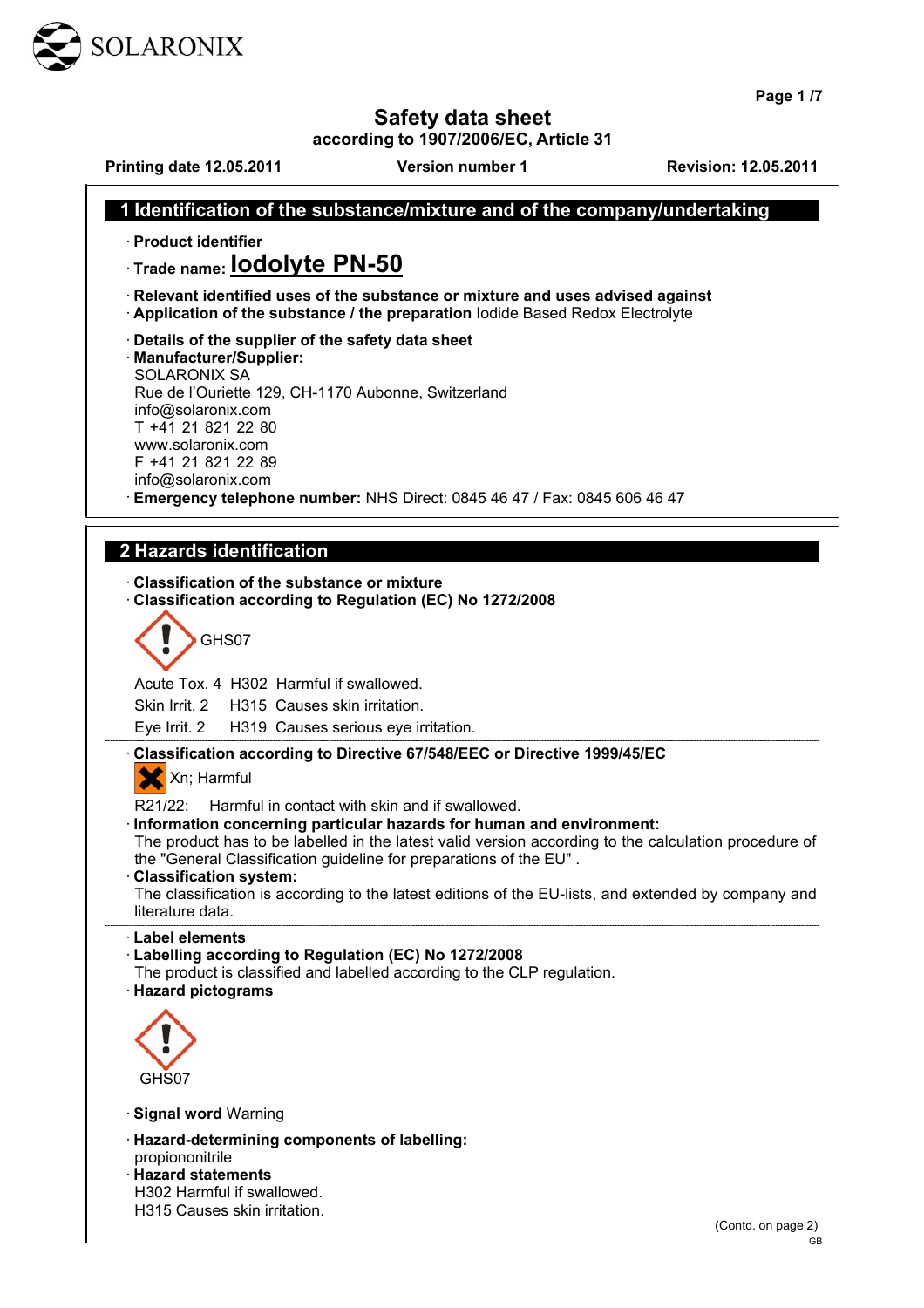

**Page 2 /7**

## **Safety data sheet according to 1907/2006/EC, Article 31**

**Printing date 12.05.2011 Version number 1 Revision: 12.05.2011**

# **Trade name: Iodolyte PN-50**

(Contd. of page 1)

| $\cdot$ Precautionary statements |                                                                            |
|----------------------------------|----------------------------------------------------------------------------|
| P <sub>280</sub>                 | Wear protective gloves/protective clothing/eye protection/face protection. |

H319 Causes serious eye irritation.

| .    | them protocing gives on protocing one imaging to protocing the protocion of                |
|------|--------------------------------------------------------------------------------------------|
|      | P305+P351+P338 IF IN EYES: Rinse cautiously with water for several minutes. Remove contact |
|      | lenses, if present and easy to do. Continue rinsing.                                       |
| P321 | Specific treatment (see on this label).                                                    |

- P362 Take off contaminated clothing and wash before reuse.<br>P301+P312 IF SWALLOWED: Call a POISON CENTER or doct
- IF SWALLOWED: Call a POISON CENTER or doctor/physician if you feel unwell.
- P501 Dispose of contents/container in accordance with local/regional/national/ international regulations.

· **Other hazards**

## · **Results of PBT and vPvB assessment**

- · **PBT:** Not applicable.
- · **vPvB:** Not applicable.

## **3 Composition/information on ingredients**

## · **Chemical characterization: Mixtures**

· **Description:** Mixture: consisting of the following components.

| · Dangerous components:                                                                  |                                                                                                                                                           |             |  |  |
|------------------------------------------------------------------------------------------|-----------------------------------------------------------------------------------------------------------------------------------------------------------|-------------|--|--|
| CAS: 218151-78-1                                                                         | 1,2-dimethyl-3-propylimidazolium iodide<br>X Xi R36/37/38<br>Skin Irrit. 2, H315; Eye Irrit. 2, H319; STOT SE 3, H335                                     | $10 - 25%$  |  |  |
| CAS: 107-12-0                                                                            | propiononitrile<br>EINECS: 203-464-4 <b>D</b> T R24/25; A F R11<br>⊙ Flam. Liq. 2, H225; → Acute Tox. 2, H300; Acute Tox. 3, H311                         | $2.5 - 10%$ |  |  |
| CAS: 7553-56-2                                                                           | iodine<br>EINECS: 231-442-4 $\sqrt{\times}$ Xn R20/21; $\frac{1}{\sqrt{2}}$ N R50<br>Aquatic Acute 1, H400; (1) Acute Tox. 4, H312; Acute Tox. 4,<br>H332 | $2.5 - 10%$ |  |  |
| Additional information: For the wording of the listed risk phrases, refer to section 16. |                                                                                                                                                           |             |  |  |

## **4 First aid measures**

· **Description of first aid measures**

- · **General information:** No special measures required.
- · **After excessive inhalation:** Supply fresh air; consult a doctor in case of complaints.
- · **After skin contact:** Generally the product does not irritate the skin.
- · **After eye contact:** Rinse opened eye for several minutes under running water.
- · **After swallowing:** If symptoms persist consult a doctor.
- · **Information for doctor:**
- · **Most important symptoms and effects, both acute and delayed** No further relevant information available.
- · **Indication of any immediate medical attention and special treatment needed** No further relevant information available.

(Contd. on page 3)

GB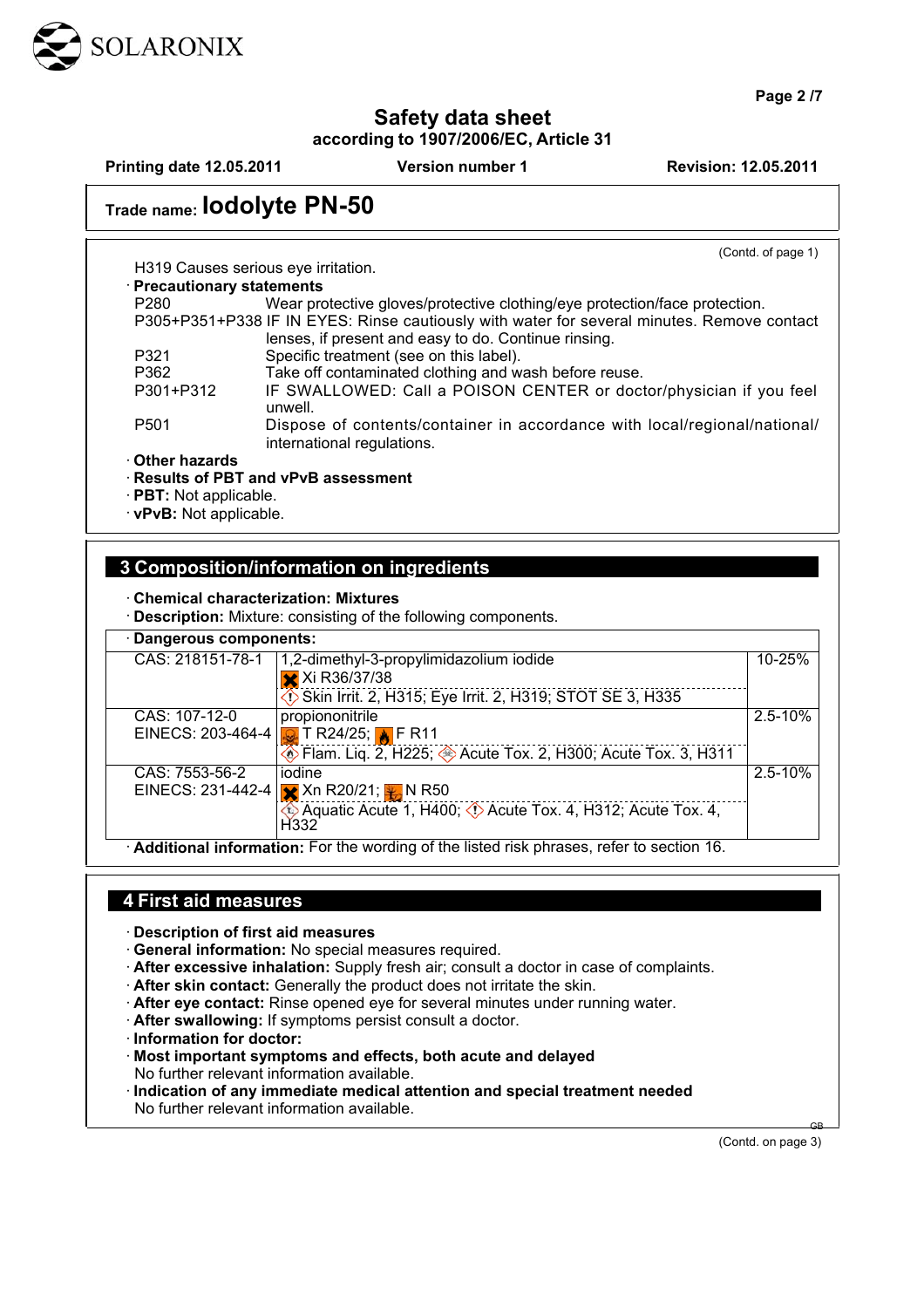

**Page 3 /7**

## **Safety data sheet according to 1907/2006/EC, Article 31**

**Printing date 12.05.2011 Version number 1 Revision: 12.05.2011**

## **Trade name: Iodolyte PN-50**

(Contd. of page 2)

## **5 Firefighting measures**

· **Suitable extinguishing agents:**

CO2, powder or water spray. Fight larger fires with water spray or alcohol resistant foam.

- · **Special hazards arising from the substance or mixture**
- No further relevant information available.
- · **Advice for firefighters**
- · **Protective equipment:** No special measures required.

## **6 Accidental release measures**

· **Personal precautions, protective equipment and emergency procedures** Not required.

- · **Environmental precautions:** Do not allow to enter sewers/ surface or ground water.
- · **Methods and material for containment and cleaning up:**

Absorb with liquid-binding material (sand, diatomite, acid binders, universal binders, sawdust).

**Reference to other sections** 

No dangerous substances are released.

See Section 7 for information on safe handling.

See Section 8 for information on personal protective equipment.

See Section 13 for disposal information.

## **7 Handling and storage**

· **Handling:**

· **Precautions for safe handling** No special measures required.

- · **Information about fire and explosion protection:** No special measures required.
- · **Conditions for safe storage, including any incompatibilities**

· **Storage:**

- · **Requirements to be met by storerooms and receptacles:** No special requirements.
- · **Information about storage in one common storage facility:** Not required.
- · **Further information about storage conditions:** None.
- · **Specific end use(s)** No further relevant information available.

## **8 Exposure controls/personal protection**

· **Additional information about design of technical facilities:** No further data; see section 7.

#### · **Control parameters**

· **Ingredients with limit values that require monitoring at the workplace:**

**107-12-0 propiononitrile (2.5-10%)**

WEL (Great Britain) Long-term value: 5 mg/m<sup>3</sup> as CN; Sk

**7553-56-2 iodine (2.5-10%)**

WEL (Great Britain) Short-term value: 1.1 mg/m<sup>3</sup>, 0.1 ppm

#### · **Additional information:**

As a basis for the production of this document, the most current valid lists were used.

(Contd. on page 4)

GB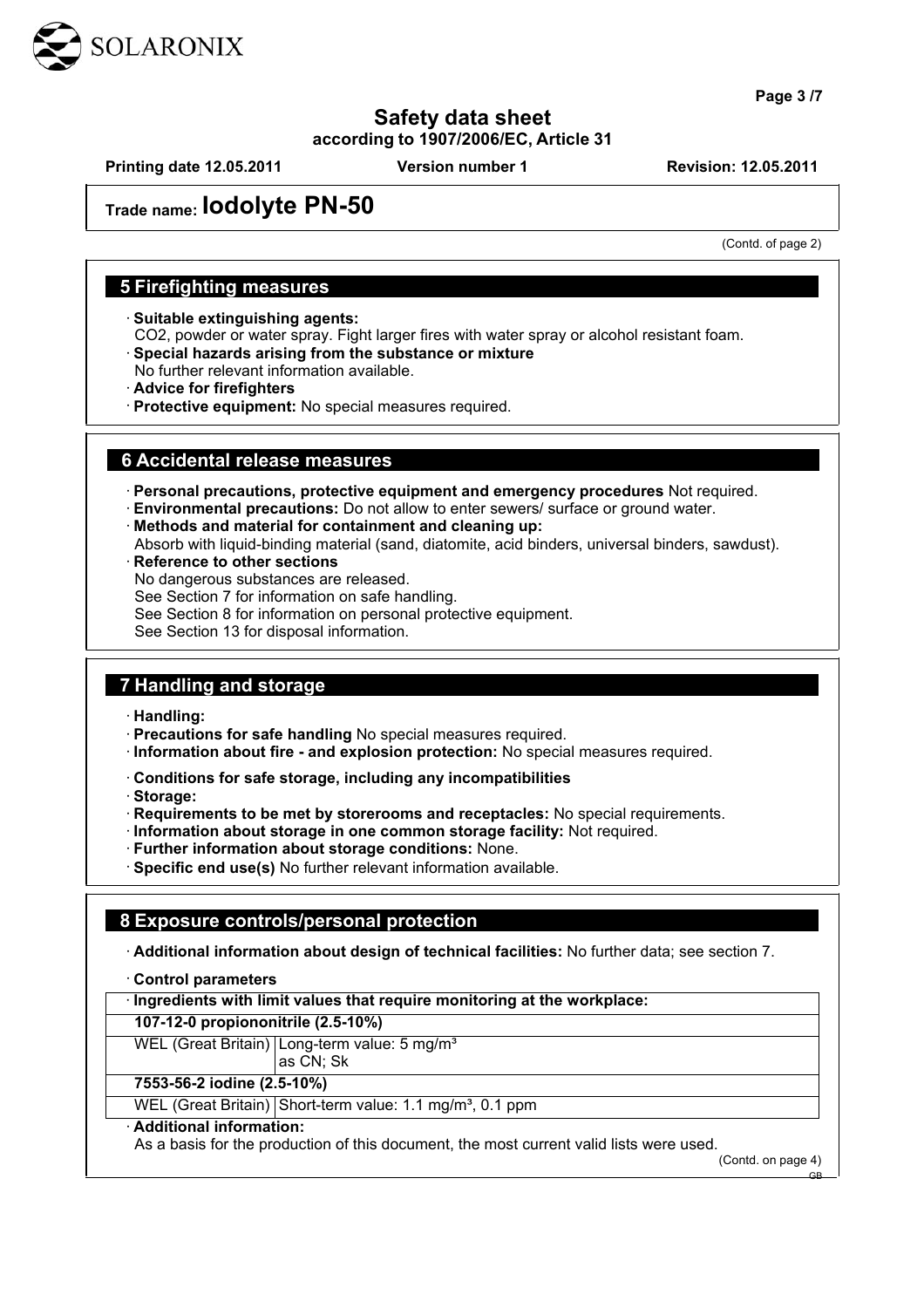

**Page 4 /7**

## **Safety data sheet**

**according to 1907/2006/EC, Article 31**

| <b>Printing date 12.05.2011</b>                                                  | <b>Version number 1</b>                                                                                                                                                                             | <b>Revision: 12.05.2011</b>                   |
|----------------------------------------------------------------------------------|-----------------------------------------------------------------------------------------------------------------------------------------------------------------------------------------------------|-----------------------------------------------|
| Trade name: IOdolyte PN-50                                                       |                                                                                                                                                                                                     |                                               |
|                                                                                  |                                                                                                                                                                                                     | (Contd. of page 3)                            |
| · Exposure controls                                                              |                                                                                                                                                                                                     |                                               |
| · Personal protective equipment:                                                 |                                                                                                                                                                                                     |                                               |
| · General protective and hygienic measures:                                      | The usual precautionary measures are to be adhered to when handling chemicals.                                                                                                                      |                                               |
| Respiratory protection: Not required.                                            |                                                                                                                                                                                                     |                                               |
| · Protection of hands:                                                           |                                                                                                                                                                                                     |                                               |
|                                                                                  | The glove material has to be impermeable and resistant to the product/ the substance/ the                                                                                                           |                                               |
| preparation.                                                                     |                                                                                                                                                                                                     |                                               |
| · Gloves material:                                                               |                                                                                                                                                                                                     |                                               |
|                                                                                  | The selection of suitable gloves does not only depend on the material, but also on further marks of<br>quality which may vary from manufacturer to manufacturer. As the product is a preparation of |                                               |
|                                                                                  | several substances, the resistance of the glove material can not be calculated in advance and has                                                                                                   |                                               |
| therefore to be checked before use.                                              |                                                                                                                                                                                                     |                                               |
| Eye protection: Goggles recommended during refilling                             |                                                                                                                                                                                                     |                                               |
|                                                                                  |                                                                                                                                                                                                     |                                               |
| · Information on basic physical and chemical properties<br>· General Information |                                                                                                                                                                                                     |                                               |
| · Appearance:                                                                    |                                                                                                                                                                                                     |                                               |
| Form:<br>Colour:                                                                 | Liquid<br><b>Brown</b>                                                                                                                                                                              |                                               |
| · Odour:                                                                         | Characteristic                                                                                                                                                                                      |                                               |
| Odour threshold:                                                                 | Not determined.                                                                                                                                                                                     |                                               |
| · pH-value:                                                                      | Not determined.                                                                                                                                                                                     |                                               |
| Change in condition                                                              |                                                                                                                                                                                                     |                                               |
| <b>Melting point/Melting range:</b>                                              | Undetermined.                                                                                                                                                                                       |                                               |
| <b>Boiling point/Boiling range:</b>                                              | Undetermined.                                                                                                                                                                                       |                                               |
| · Flash point:                                                                   | Not applicable.                                                                                                                                                                                     |                                               |
| · Flammability (solid, gaseous):                                                 | Not applicable.                                                                                                                                                                                     |                                               |
| · Ignition temperature:                                                          | Not applicable.                                                                                                                                                                                     |                                               |
| <b>Decomposition temperature:</b>                                                | Not determined.                                                                                                                                                                                     |                                               |
| Self-igniting:                                                                   | Product is not self igniting.                                                                                                                                                                       |                                               |
| Danger of explosion:                                                             |                                                                                                                                                                                                     | Product does not present an explosion hazard. |
| <b>Explosion limits:</b>                                                         |                                                                                                                                                                                                     |                                               |
| Lower:                                                                           | Not determined.                                                                                                                                                                                     |                                               |
| Upper:                                                                           | Not determined.                                                                                                                                                                                     |                                               |
| · Vapour pressure:                                                               | Not determined.                                                                                                                                                                                     |                                               |

· **Density:** Not determined. · **Relative density Not determined.** · Vapour density **Not determined.** 

· **Solubility in / Miscibility with**

· **Evaporation rate Not determined. water:**  $\blacksquare$  Not miscible or difficult to mix.

(Contd. on page 5)

GB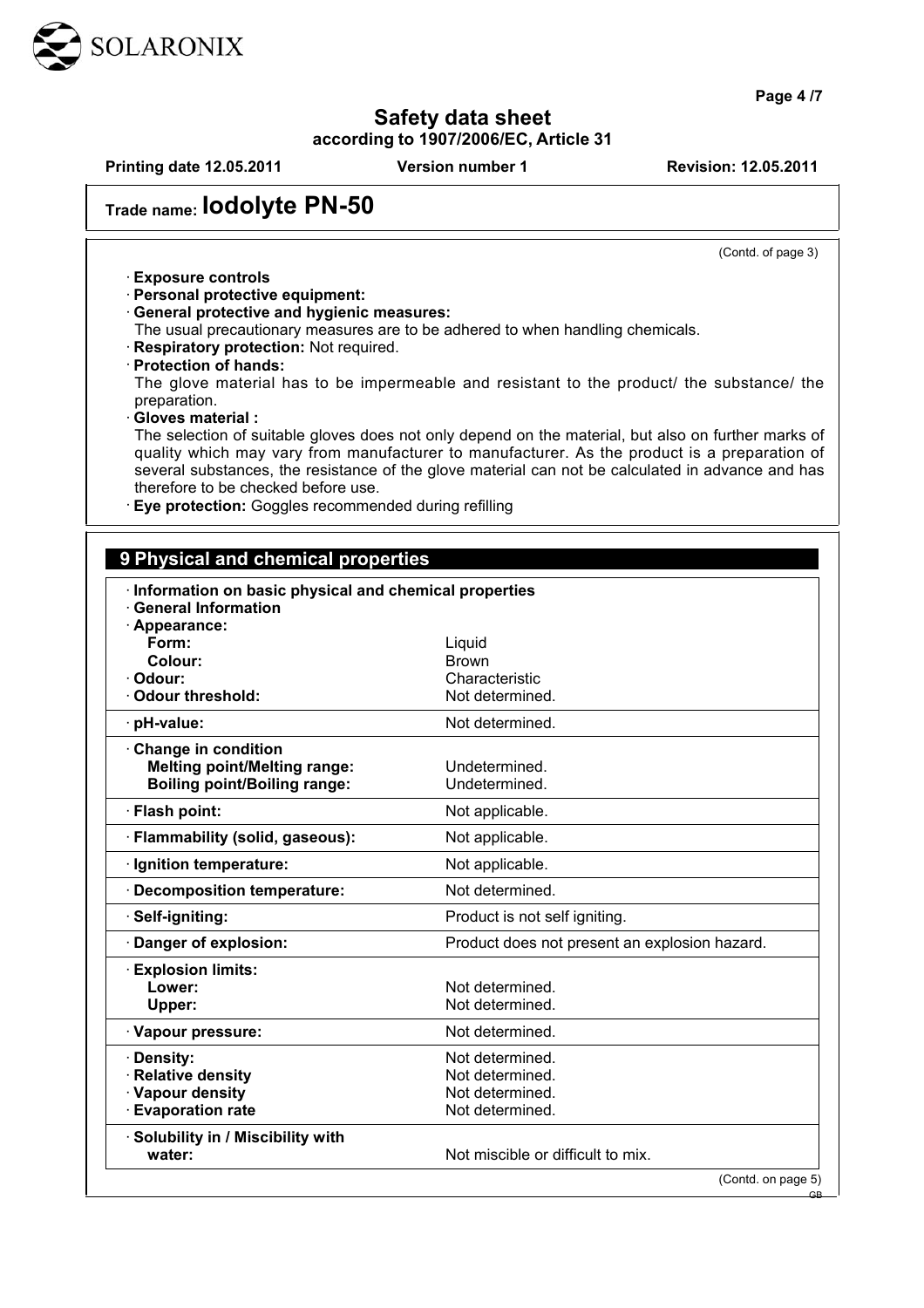

**Page 5 /7**

## **Safety data sheet according to 1907/2006/EC, Article 31**

**Printing date 12.05.2011 Version number 1 Revision: 12.05.2011**

(Contd. of page 4)

## **Trade name: Iodolyte PN-50**

· **Segregation coefficient (n-octanol/water):** Not determined.

· **Viscosity:**

**Dynamic:** Not determined. **Kinematic:** Not determined. **Other information** No further relevant information available.

## **10 Stability and reactivity**

- · **Reactivity**
- · **Chemical stability**
- · **Thermal decomposition / conditions to be avoided:** No decomposition if used according to specifications.
- · **Possibility of hazardous reactions** No dangerous reactions known.
- · **Conditions to avoid** No further relevant information available.
- · **Incompatible materials:** No further relevant information available.
- · **Hazardous decomposition products:** No dangerous decomposition products known.

## **11 Toxicological information**

- · **Information on toxicological effects**
- · **Acute toxicity:**
- · **Primary irritant effect:**
- · **On the skin:** No irritant effect.
- · **On the eyes:** No irritant effect.
- · **Sensitization:** No sensitizing effects known.
- · **Additional toxicological information:**

The product is not subject to classification according to the calculation method of the General EU Classification Guidelines for Preparations as issued in the latest version.

When used and handled according to specifications, the product does not have any harmful effects to our experience and the information provided to us.

## **12 Ecological information**

- · **Toxicity**
- · **Acquatic toxicity:** No further relevant information available.
- · **Persistence and degradability** No further relevant information available.
- · **Behaviour in environmental systems:**
- · **Bioaccumulative potential** No further relevant information available.
- · **Mobility in soil** No further relevant information available.
- · **Additional ecological information:**
- · **General notes:**

Water hazard class 1 (German Regulation) (Self-assessment): slightly hazardous for water. Do not allow undiluted product or large quantities of it to reach ground water, water course or sewage system.

- · **Results of PBT and vPvB assessment**
- · **PBT:** Not applicable.
- · **vPvB:** Not applicable.

(Contd. on page 6)

GB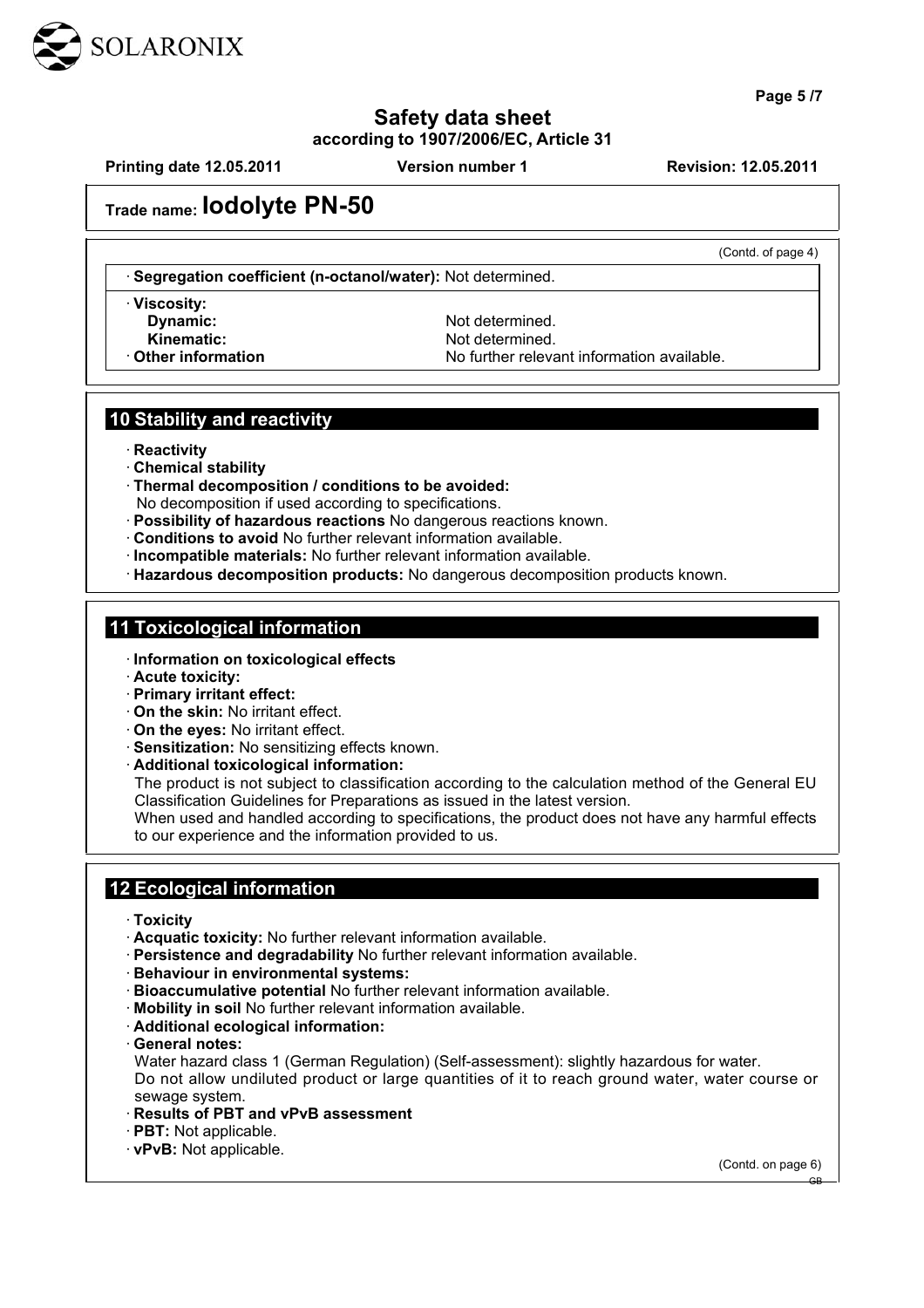

**Page 6 /7**

## **Safety data sheet according to 1907/2006/EC, Article 31**

**Printing date 12.05.2011 Version number 1 Revision: 12.05.2011**

## **Trade name: Iodolyte PN-50**

· **Other adverse effects** No further relevant information available.

## **13 Disposal considerations**

· **Waste treatment methods**

· **Recommendation** Smaller quantities can be disposed of with household waste.

· **Uncleaned packaging:**

· **Recommendation:** Disposal must be made according to official regulations.

## **14 Transport information**

· **Land transport ADR/RID (cross-border) :**

· **ADR/RID class:** -

· **Maritime transport IMDG:**

· **IMDG Class:** -

· **Marine pollutant:** No

· **Air transport ICAO-TI and IATA-DGR:** · **ICAO/IATA Class:** -

· **UN "Model Regulation":** - · **Special precautions for user** Not applicable.

· **Transport in bulk according to Annex II of MARPOL73/78 and the IBC Code** Not applicable.

## **15 Regulatory information**

· **Chemical safety assessment:** A Chemical Safety Assessment has not been carried out.

| 16                  | <b>Other</b>                                                                                                                                                                                              | <b>information</b> |
|---------------------|-----------------------------------------------------------------------------------------------------------------------------------------------------------------------------------------------------------|--------------------|
|                     | This information is based on our present knowledge. However, this shall not constitute a guarantee<br>for any specific product features and shall not establish a legally valid contractual relationship. |                    |
|                     | $\cdot$ Relevant phrases                                                                                                                                                                                  |                    |
| H <sub>225</sub>    | Highly flammable liquid and vapour.                                                                                                                                                                       |                    |
| H300                | Fatal if swallowed.                                                                                                                                                                                       |                    |
| H311                | Toxic in contact with skin.                                                                                                                                                                               |                    |
| H312                | Harmful in contact with skin.                                                                                                                                                                             |                    |
| H315                | Causes skin irritation.                                                                                                                                                                                   |                    |
| H319                | Causes serious eye irritation.                                                                                                                                                                            |                    |
| H332                | Harmful if inhaled.                                                                                                                                                                                       |                    |
| H335                | May cause respiratory irritation.                                                                                                                                                                         |                    |
| H400                | Very toxic to aquatic life.                                                                                                                                                                               |                    |
| R <sub>11</sub>     | Highly flammable.                                                                                                                                                                                         |                    |
| R <sub>20</sub> /21 | Harmful by inhalation and in contact with skin.                                                                                                                                                           |                    |
| R24/25              | Toxic in contact with skin and if swallowed.                                                                                                                                                              |                    |
|                     | R36/37/38 Irritating to eyes, respiratory system and skin.                                                                                                                                                |                    |
| R <sub>50</sub>     | Very toxic to aquatic organisms.                                                                                                                                                                          |                    |
|                     |                                                                                                                                                                                                           | (Contd. on page 7) |
|                     |                                                                                                                                                                                                           | $GB-$              |

(Contd. of page 5)